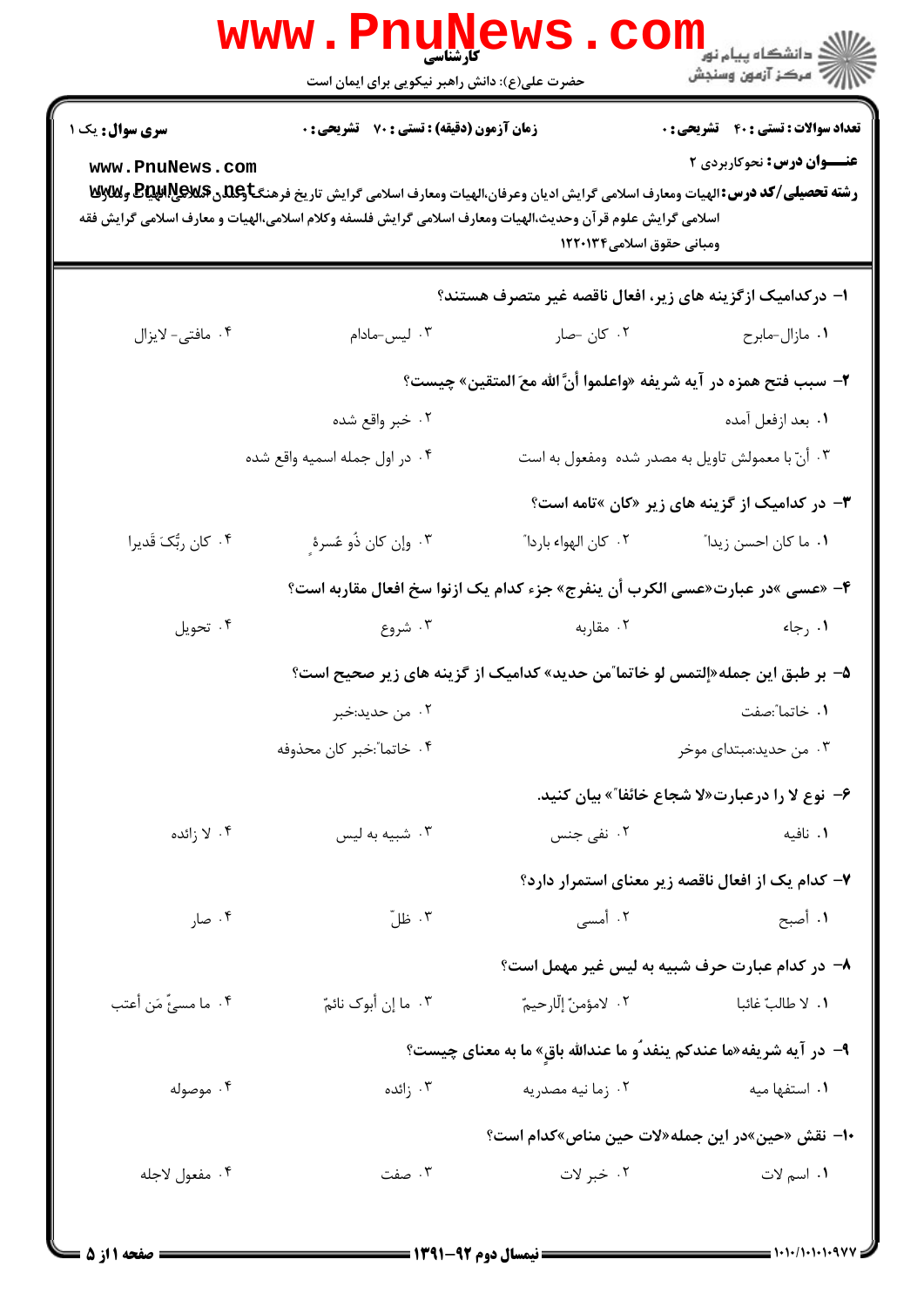| <br>  <br>    دانشگاه پیام نور<br>    مرکز آزمون وسنجش   |                                                                                         | حضرت علی(ع): دانش راهبر نیکویی برای ایمان است                                                                                                                                                                                       |                        |
|----------------------------------------------------------|-----------------------------------------------------------------------------------------|-------------------------------------------------------------------------------------------------------------------------------------------------------------------------------------------------------------------------------------|------------------------|
| <b>تعداد سوالات : تستي : 40 ٪ تشريحي : 0</b>             |                                                                                         | <b>زمان آزمون (دقیقه) : تستی : 70 گشریحی : 0</b>                                                                                                                                                                                    | <b>سری سوال : ۱ یک</b> |
| <b>عنـــوان درس:</b> نحوکاربردی ۲                        | ومبانی حقوق اسلامی۱۲۲۰۱۳۴                                                               | رشته تحصیلی/کد درس: الهیات ومعارف اسلامی گرایش ادیان وعرفان،الهیات ومعارف اسلامی گرایش تاریخ فرهنگتاوعلاق&یکیاهپیاچیا<br>اسلامی گرایش علوم قرآن وحدیث،الهیات ومعارف اسلامی گرایش فلسفه وکلام اسلامی،الهیات و معارف اسلامی گرایش فقه | www.PnuNews.com        |
|                                                          | 11− أمّا در آيه شريفه«فأمّا اليتيمَ فلا تقهر »جزء كدام يك از حروف است؟                  |                                                                                                                                                                                                                                     |                        |
| ٠١ حرف شرط وتفصيل                                        | ۰۲ عرض                                                                                  | ۰۳ مصدریه                                                                                                                                                                                                                           | ۰۴ تعليل               |
|                                                          | ۱۲- در کدامیک از أفعال زیر، اقتران خبر آنها به «أن »واجب است؟                           |                                                                                                                                                                                                                                     |                        |
| ۰۱ أوشک-کاد                                              | ۰۲ کاد-إوشک                                                                             | ۰۳ حری-إخلولق                                                                                                                                                                                                                       | ۰۴ أوشک-کرب            |
|                                                          | ۱۳- کدام یک از گزینه های زیر نشان دهنده حرف نصب فعل مضارع است؟                          |                                                                                                                                                                                                                                     |                        |
| ٠١. فلن أكلّم َ اليومَ إنسيّا ؒ                          |                                                                                         | ٠٢ إن ينتهوا يُغفر لَهم                                                                                                                                                                                                             |                        |
| ۰۳ لو هدانا الله لَهديناكم                               |                                                                                         | ۴ . وأمّا الّذينَ سُعدوا فَفى الجنّه                                                                                                                                                                                                |                        |
|                                                          | ۱۴– فاعل در جمله«عسی أن تکرهوا شیئا" وهو خیر ٌلکم»کدام است؟                             |                                                                                                                                                                                                                                     |                        |
| ۰۱ خیر                                                   |                                                                                         | ۰۲ أن تكرهوا مؤول به مصدر                                                                                                                                                                                                           |                        |
| ۰۳ شئ                                                    |                                                                                         | ۰۴ واو جمع درتکرهوا                                                                                                                                                                                                                 |                        |
|                                                          | 1۵– اسم استفهام «أنّي »در آيه شريفه«أنّي يُحيى هذهِ الله بَعدَ مَو تها» به چه معنى است؟ |                                                                                                                                                                                                                                     |                        |
| ۰۱ سوال از شئ                                            | ۰۲ سوال از شخص                                                                          | ۰۳ به معنی کیف                                                                                                                                                                                                                      | ۰۴ سوال از علت         |
| 16− كيف ينفي «لاالنفي» الجمله الفعليه ذات الفعل الماضي ؟ |                                                                                         |                                                                                                                                                                                                                                     |                        |
| ٠١ بشرط أن تتكرر(لا)                                     | ۰۲ ينفي مطلقا″                                                                          | ۰۳ لا ينفي                                                                                                                                                                                                                          | ۰۴ أن لا تتكرر         |
|                                                          | ۱۷− معنای عسی درجمله«عساک تنجح فی أعمالک»کدام گزینه است؟                                |                                                                                                                                                                                                                                     |                        |
| ۰۱ حرف به معناي لعلّ                                     | ۰۲ معنای فعلی دارد                                                                      | ۰۳ تامه                                                                                                                                                                                                                             | ۰۴ اسم به معنای أنت    |
|                                                          | 18−  معنى حرف جرّ" إلى" در  آيه شريفه«ثُمَّ أتمّوا الصيامَ إلى اللّيل» به چه معنى است؟  |                                                                                                                                                                                                                                     |                        |
| ۰۱ ظرفیه                                                 | ۰۲ انتهای غایت زمانیه                                                                   | ۰۳ تعويض                                                                                                                                                                                                                            | ۰۴ انتهای غایت مکانیه  |
|                                                          |                                                                                         | 19- کدام گزینه در باره اعراب« أنّ ودو معمولش» در جمله«سرّتی أنّک بارٌّ بأهلک»صحیح است؟                                                                                                                                              |                        |
| ٠١ در محل جر مضاف اليه                                   |                                                                                         | ۰۲ در محل رفع فاعل سرّتی                                                                                                                                                                                                            |                        |
| ۰۳ در محل نصب مفعول به سرّتی                             |                                                                                         | ۰۴ در محل رفع خبر                                                                                                                                                                                                                   |                        |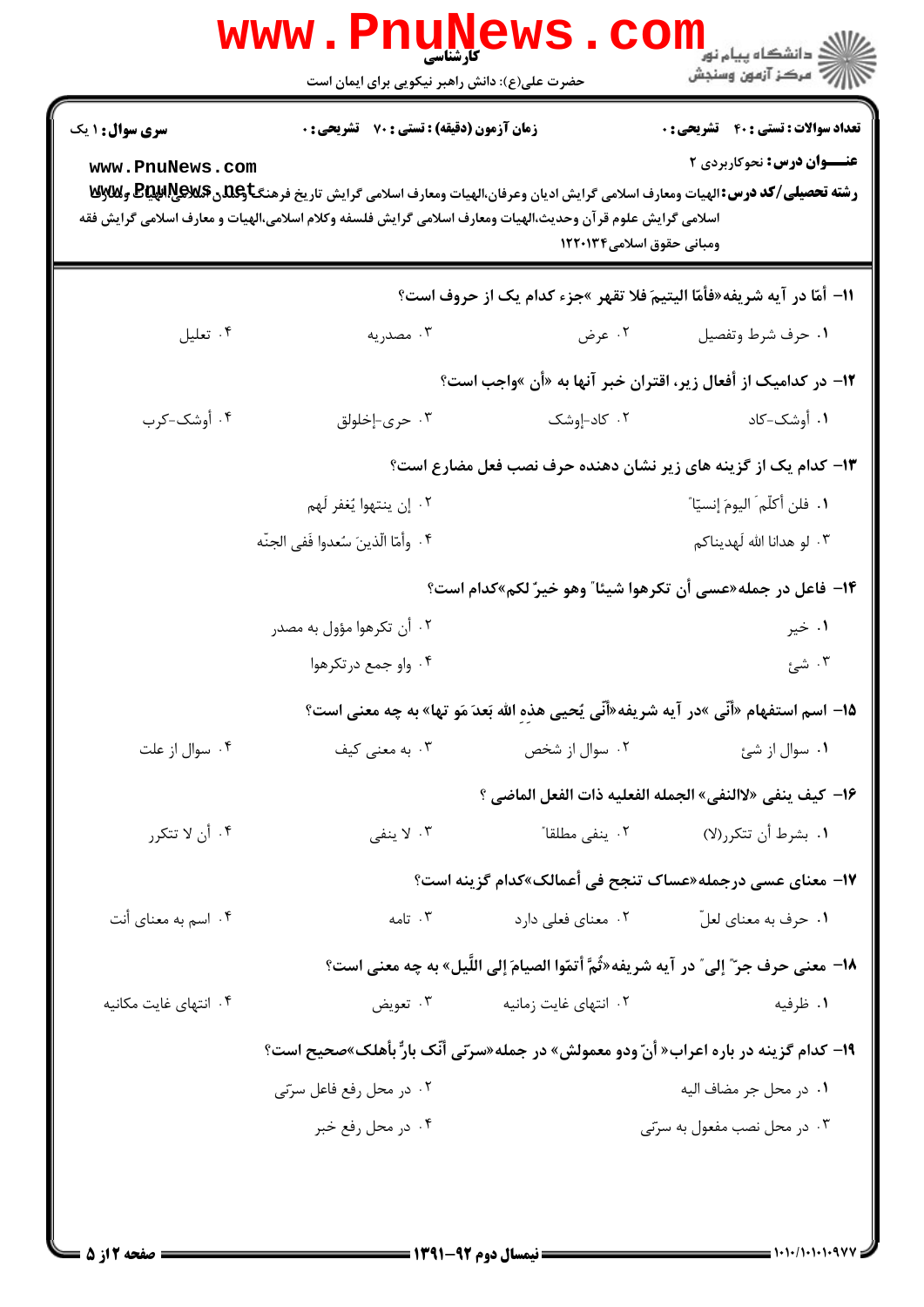| سری سوال: ۱ یک  | <b>زمان آزمون (دقیقه) : تستی : 70 قشریحی : 0</b> |                                                                                                                                         | <b>تعداد سوالات : تستي : 40 - تشريحي : 0</b> |
|-----------------|--------------------------------------------------|-----------------------------------------------------------------------------------------------------------------------------------------|----------------------------------------------|
| www.PnuNews.com |                                                  | اسلامی گرایش علوم قرآن وحدیث،الهیات ومعارف اسلامی گرایش فلسفه وکلام اسلامی،الهیات و معارف اسلامی گرایش فقه<br>ومبانی حقوق اسلامی۱۲۲۰۱۳۴ | <b>عنـــوان درس:</b> نحوکاربردی ۲            |
|                 |                                                  | <b>۲۰</b> - در کدام گزینه فتح وکسر همزه «إن» جایز است؟                                                                                  |                                              |
|                 | ٢. إنّ الله مع الصابرين                          |                                                                                                                                         | ٠١. والله إنّ العدل محبوب                    |
|                 | ۴. استيقظت من النوم فاذا إنّ الشمس طالعه         |                                                                                                                                         | ۰۳ قال إنّي عبدالله                          |
|                 |                                                  | ـ11− «صيّر»در عبارت«صيّرَ الصانعُ الطينَ إناء ّ»جزء كدام يک از نواسخ افعال ظنّ واخواتها مي باشد؟                                        |                                              |
| ۰۴ ظنّ          | ۰۳ رجحان                                         | ۰۲ يقين                                                                                                                                 | ۰۱ تحویل                                     |
|                 |                                                  | <b>۲۲</b> – اسم کأن در جمله«کأن لم تغن بالأمس» کدام گزینه است؟                                                                          |                                              |
|                 | ۰۲ كأن غير عامل ومهمل است                        |                                                                                                                                         | ۰۱ هو مستتر                                  |
|                 | ۰۴ ضمير شأن محذوف                                |                                                                                                                                         | ۰۳ لم تغن                                    |
|                 |                                                  | ٢٣- نقش ّان ّدرجمله ّوان نظنک لمن الکاذبين ّچيست؟                                                                                       |                                              |
| ۰۴ شرطيه        | ۰۳ نافیه شبه لیس                                 | ۰۲ مخففه غیرعامل                                                                                                                        | ۰۱ مخففه                                     |
|                 |                                                  | ۲۴− نوع« لام»رادرجمله«إن قولک لحق»تعيين کنيد.                                                                                           |                                              |
| ۰۴ لام سببی     | ۰۳ لام ابتدا                                     | ٢. لام فارقه                                                                                                                            | ٠١. لام تعليل                                |
|                 |                                                  | 7۵- عامل فتح همزه إن در اين جمله«و من آياته أنّك ترى الارضَ خاشعة ً» چيست؟                                                              |                                              |
|                 | ۰۲ مؤول به مصدر ومصدر مفعول به                   |                                                                                                                                         | ۰۱ واقع شدن در وسط کلام                      |
|                 | ۰۴ زیرا که جمله استیناف است                      | ۰۳ زیرا با خبرش مؤول به مصدرشده است ومصدر مبتدااست                                                                                      |                                              |
|                 |                                                  | <b>۳۶− نوع لا دراین عبارت«لا بائع صحف حاضر»چیست؟</b>                                                                                    |                                              |
| ۰۴ نفی جنس      | ۰۳ عطف                                           | ۰۲ مهمل                                                                                                                                 | ۰۱ نفی                                       |
|                 |                                                  | ٢٧-  اگر اسم بعد از لا سيّما« معرفه»باشد.اعراب آن به چه صورت است؟                                                                       |                                              |
| ۰۴ نصب جایز است | ۰۳ رفع وجر جايز است                              | ۰۲ رفع واجب است                                                                                                                         | ۰۱ نصب                                       |
|                 |                                                  | ٬۱+ «علم»درعبارت « علمت زيدا″ أخاك» به معناي چيست؟                                                                                      |                                              |
| ۰۴ علم          | ۰۳ عرف                                           | ۰۲ ظن ورجحان                                                                                                                            | ۰۱ يقين                                      |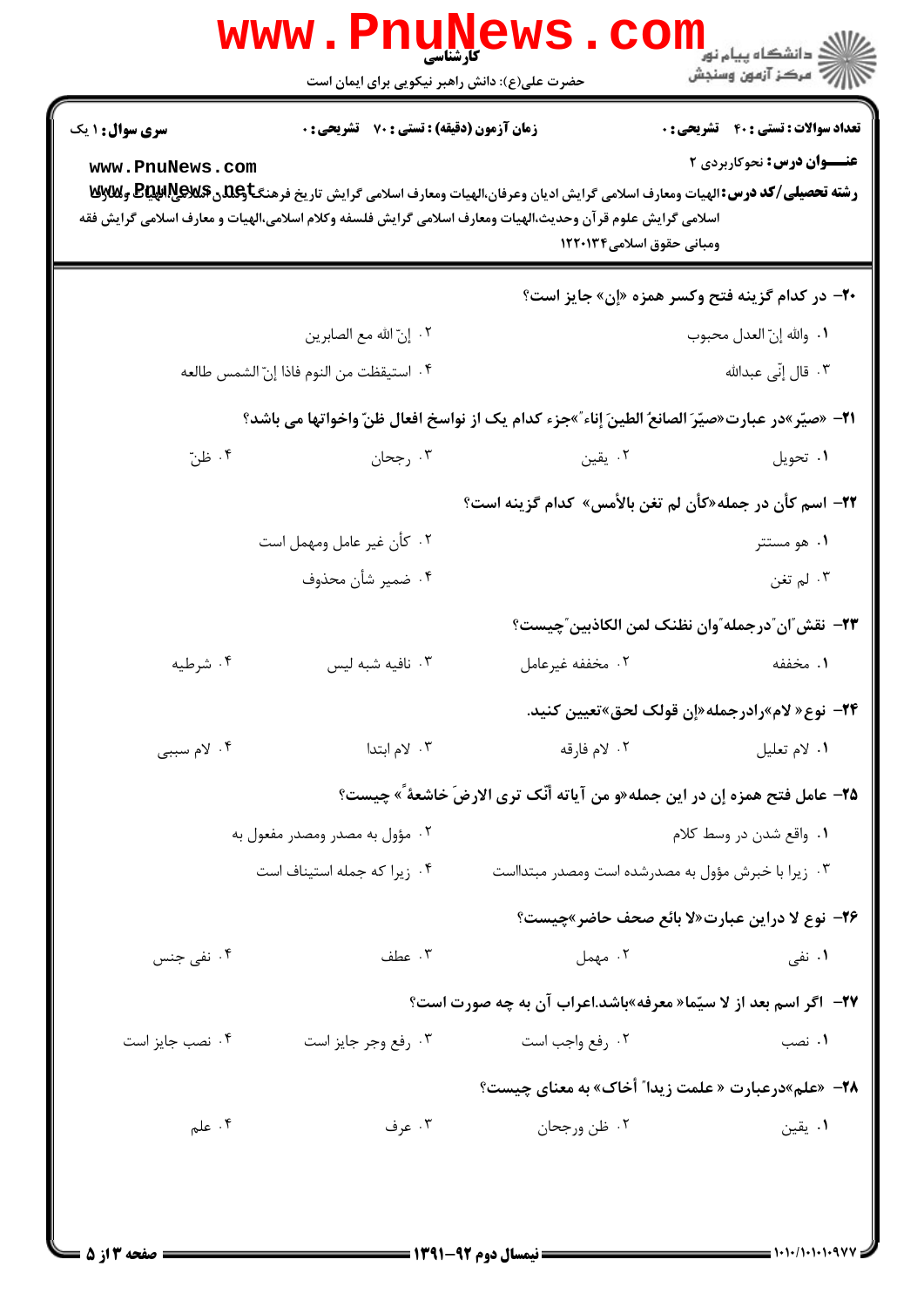|                                           | WWW. PNUN<br>کارشناسی<br>حضرت علی(ع): دانش راهبر نیکویی برای ایمان است                                                                                                                                                                                                                           |                                                                       | د دانشگاه پيام نور<br>اچ دانشگاه پيام نور<br>اچ مرکز آزمون وسنجش                                                        |
|-------------------------------------------|--------------------------------------------------------------------------------------------------------------------------------------------------------------------------------------------------------------------------------------------------------------------------------------------------|-----------------------------------------------------------------------|-------------------------------------------------------------------------------------------------------------------------|
| <b>سری سوال : ۱ یک</b><br>www.PnuNews.com | <b>زمان آزمون (دقیقه) : تستی : 70 ٪ تشریحی : 0</b><br>رشته تحصیلی/کد درس: الهیات ومعارف اسلامی گرایش ادیان وعرفان،الهیات ومعارف اسلامی گرایش تاریخ فرهنگتاویلهی BE ولای و BE و BE<br>اسلامی گرایش علوم قر آن وحدیث،الهیات ومعارف اسلامی گرایش فلسفه وکلام اسلامی،الهیات و معارف اسلامی گرایش فقه | ومباني حقوق اسلامي1۲۲۰۱۳۴                                             | <b>تعداد سوالات : تستي : 40 ٪ تشريحي : 0</b><br><b>عنـــوان درس:</b> نحوکاربردی ۲                                       |
|                                           | 7۹- كدام گزينه در باره «لفاسقين » دراين عبارت «وإن وجدنا أكثرهم لفاسقين »صحيح است؟                                                                                                                                                                                                               |                                                                       |                                                                                                                         |
|                                           | ٢. لام تعليل فاسقين مبتدا                                                                                                                                                                                                                                                                        |                                                                       | ٠١. لام ابتدا وفاسقين خبر                                                                                               |
|                                           | ۰۴ لام فارقه فاسقين خبر                                                                                                                                                                                                                                                                          |                                                                       | ٠٣ لام فارقه فاسقين مفعول به دوم                                                                                        |
|                                           | ٢. ابطال عمل ظن واخواتها لفظا″<br>۰۴ مبتدا وخبر آن مرفوع است.                                                                                                                                                                                                                                    |                                                                       | <b>٣٠</b> - إلغاء افعال قلوب به معناي چيست؟<br>٠١ ابطال عمل ظن واخواتها لفظا" ومحلا"<br>٠٣ ابطال عمل ظن واخواتها محلا ّ |
|                                           |                                                                                                                                                                                                                                                                                                  | ٣١- «رأى»در اين عبارت«إنّهم يرونه بعيداو نراه قريبا″» به چه معنا است؟ |                                                                                                                         |
| ۰۴ دری                                    | ۰۳ علم                                                                                                                                                                                                                                                                                           | ۰۲ ظنَّ                                                               | ۰۱ يقين                                                                                                                 |
| ۰۴ المقابله                               | ۰۳ التعديه                                                                                                                                                                                                                                                                                       | ٢. المصاحبه                                                           | ٣٢- بيّن معنى«با» في «قيل يا نوح اهبط بسلام».<br>١. الظرفيه                                                             |
| ۰۴ کی،من،الی                              | ۰۳ کی،لعلٌ،متی                                                                                                                                                                                                                                                                                   | ٢. من ،الي،عن،علي                                                     | ٣٣– بيّن حروفا" جرا"يجرّ الاسم الظاهر فقط.<br>۰۱ مذ ،منذ،حتّى،التا                                                      |
| ۰۴ إذهب وربّك                             | ۰۳ ما أشركنا وآبائنا                                                                                                                                                                                                                                                                             | ٠٢ جئتُ وعليٌّ                                                        | ٣۴– بيّن العطف الصحيح في العباره التاليه.<br>٠١. إذهب أنتَ و رَبّك                                                      |
|                                           |                                                                                                                                                                                                                                                                                                  | ٣۵− بيّن حرف العطف ونوعه في«الكلمه اسمٌ أو فعلٌ أوحرفٌ».              |                                                                                                                         |
| ۴. أو،الاباحه                             | ۰۳ أو،التقسيم                                                                                                                                                                                                                                                                                    | ۰۲ و،الشک                                                             | ١. أو،الشک                                                                                                              |
|                                           |                                                                                                                                                                                                                                                                                                  |                                                                       | ٣۶-  بيّن معنى «هل» في «فَهَلُ أنتم مُنتَهون»                                                                           |
| ۰۴ النهی                                  | ۰۳ الامر                                                                                                                                                                                                                                                                                         | ۰۲ النفي                                                              | ۰۱ قد                                                                                                                   |
| ۰۴ أو                                     | ۰۳ واو المعیه                                                                                                                                                                                                                                                                                    | ۰۲ اللام                                                              | ٣٧–  بيّن حرف النصب في «لا يُقضى عليهم فيموتوا»<br>٠١ فاءالسببيه                                                        |
| ۰۴ تعليل                                  | ۰۳ لام الامر                                                                                                                                                                                                                                                                                     | ۰۲ تحقیق                                                              | ٣٨— بيّن نوع اللام في«لينفقَ ذُوسعه من سَعَته».<br>٠١. تاكيد                                                            |